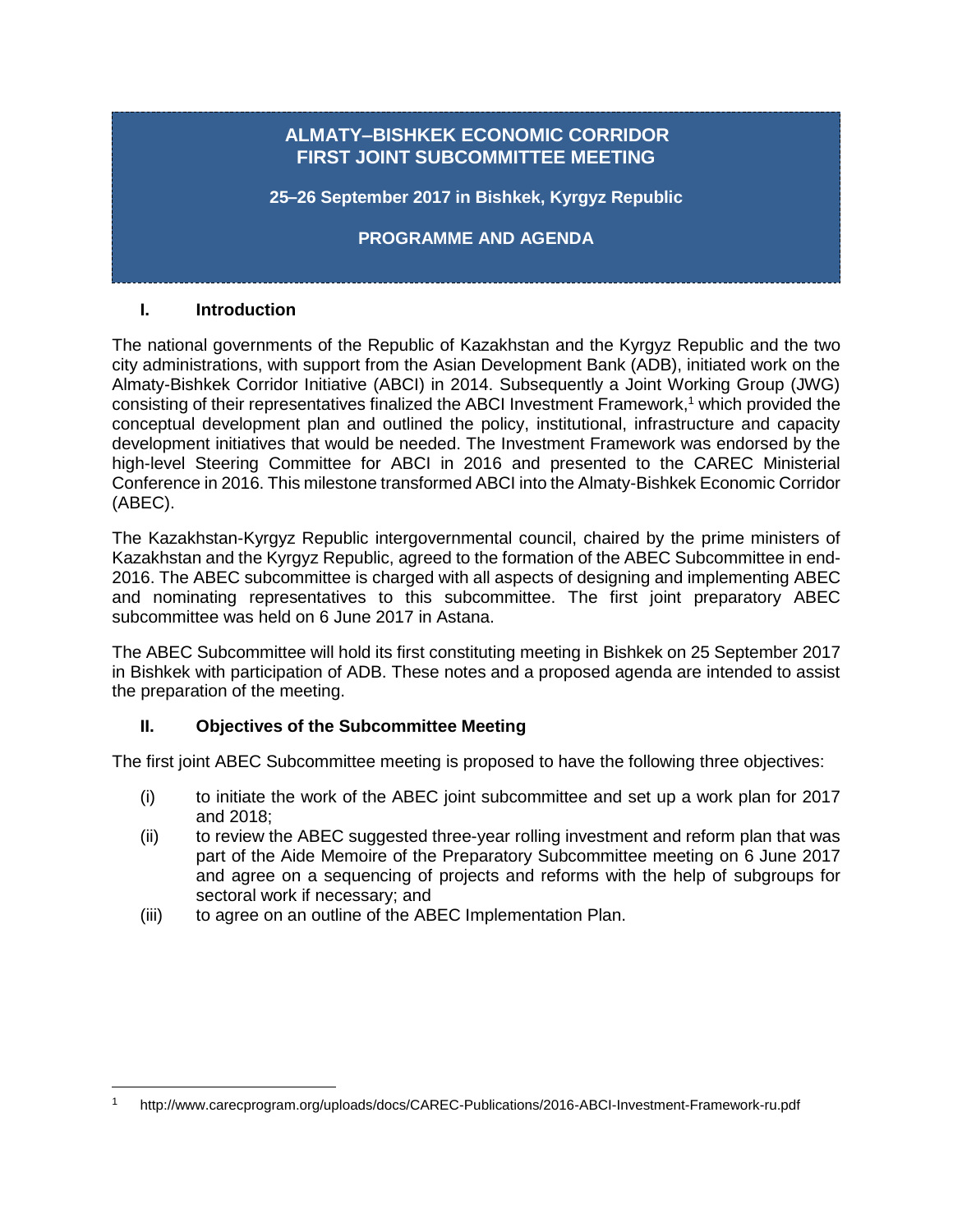## **ALMATY–BISHKEK ECONOMIC CORRIDOR First Joint Subcommittee Meeting**

# **25–26 September 2017, The Orion Hotel, Bishkek, Kyrgyz Republic**

### **AGENDA**

| 25 September 2017, Part I  |                                                                                                                                                                                                                                                                                                                                                                                                                                                                                                                                                                                                                                                   |  |
|----------------------------|---------------------------------------------------------------------------------------------------------------------------------------------------------------------------------------------------------------------------------------------------------------------------------------------------------------------------------------------------------------------------------------------------------------------------------------------------------------------------------------------------------------------------------------------------------------------------------------------------------------------------------------------------|--|
| 08:30-09:00                | Registration                                                                                                                                                                                                                                                                                                                                                                                                                                                                                                                                                                                                                                      |  |
| $09:00 - 10:30$            | <b>Session I: Work Plan 2017-2018</b>                                                                                                                                                                                                                                                                                                                                                                                                                                                                                                                                                                                                             |  |
| 09:00-09:15                | Chair: Ruslan Dalenov, First Vice Minister, Ministry of National Economy<br><b>Welcome and Opening Remarks</b><br>Almaz Sazbakov, Deputy Minister of Economy/CAREC National Focal Point,<br>Kyrgyz Republic                                                                                                                                                                                                                                                                                                                                                                                                                                       |  |
| 09:15-09:20<br>09:20-10:00 | Candice McDeigan, Country Director, Kyrgyz Republic Resident Mission<br><b>Introduction to the Agenda</b><br>Safdar Parvez, Director, Regional Cooperation and Operations Coordination<br>Division (CWRC), Central West Asia Department<br><b>ABEC Subcommittee Workplan and Support-Engaging Stakeholders</b><br>Input: Pradeep Srivastava, Country Director, ADB Tajikistan Resident Mission                                                                                                                                                                                                                                                    |  |
| 10:00-10:15                | Coffee Break and Photo Session                                                                                                                                                                                                                                                                                                                                                                                                                                                                                                                                                                                                                    |  |
| $10:15 - 15:45$            | Session II: ABEC Projects and Priority Areas-Three-Year Rolling Pipeline                                                                                                                                                                                                                                                                                                                                                                                                                                                                                                                                                                          |  |
| 10:15-13:00                | Chair: Almaz Sazbakov, Deputy Minister of Economy/CAREC National Focal Point<br><b>ABEC Suggested Projects</b><br>Introduction, Kristian Rosbach, Economist (Regional Cooperation), CWRC<br>i)<br>Connection Markets, Oleg Samukhin, Transport Specialist, Communication<br>$\mathsf{ii}$<br>and Transport Division<br>iii) Agriculture: Samjhana Shrestha, Senior Economist, Environment, Natural<br>Resources and Agriculture Division<br>iv) Tourism and Urban, Ramola Naik Singru, Senior Urban Development<br>Specialist, Urban Development and Water Division<br>v) Social Sector, Kristian Rosbach, Economist (Regional Cooperation), CWRC |  |
| 13:00-14:00                | ADB-hosted Lunch                                                                                                                                                                                                                                                                                                                                                                                                                                                                                                                                                                                                                                  |  |